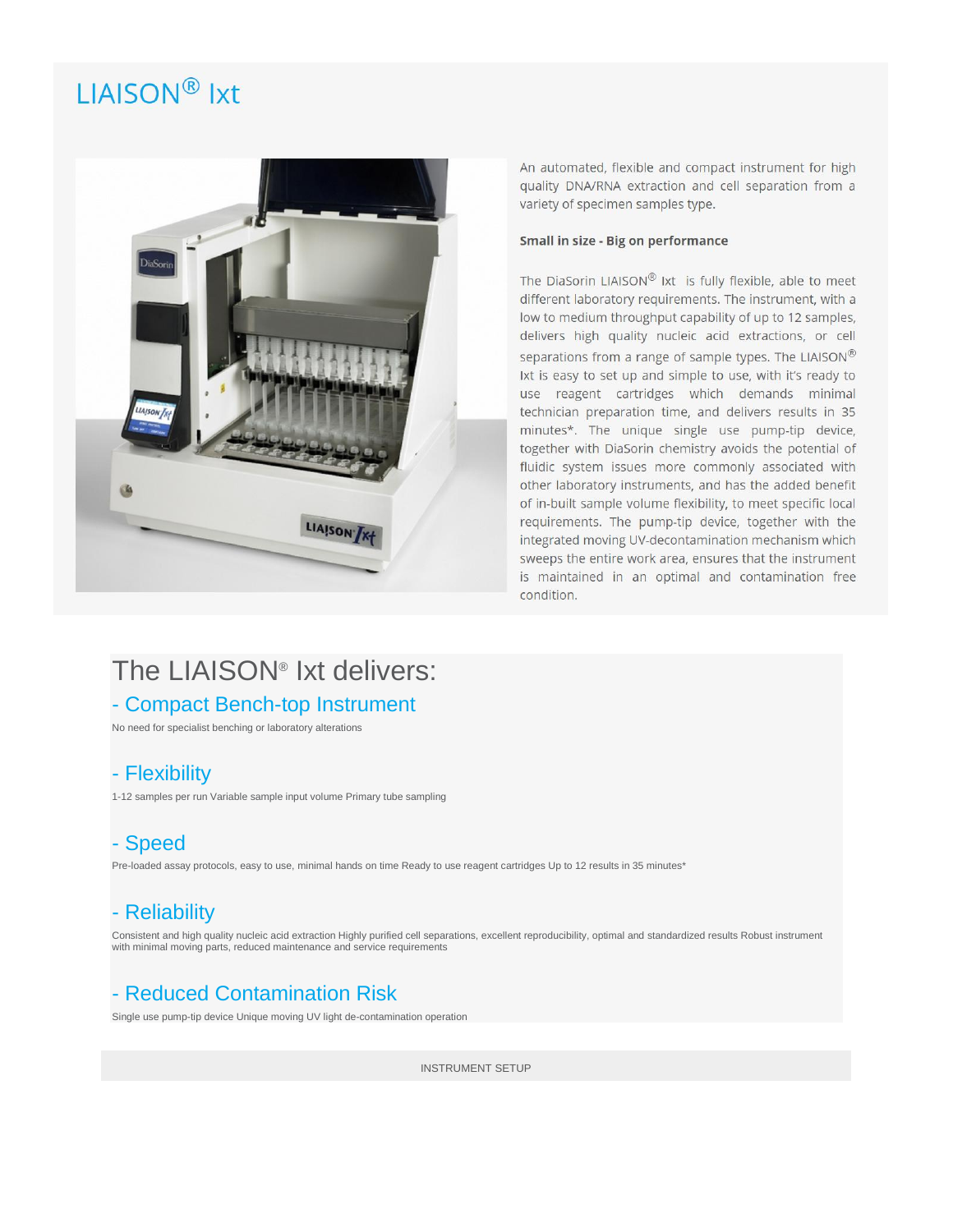INSTRUMENT SETUP

#### **1. Load pump-tip devices**

**2. Load reagent cartridges**

**3. Load samples cartridges**

#### **4. Start run**

**5. DNA/RNA recovery in 35 minutes\***

**6. Optional UV-decontamination**<br>\*Samples by type for RNA and DNA isolation: Stool, Blood, Urine, Serum, Plasma, Swabs, Tissue\*, Cells\*, FFPE\*, Sputum\*, Culture\*, Saliva

\* For research use only

| <b>TECHNICAL SPECIFICATIONS</b> |                                                                                                                      |  |
|---------------------------------|----------------------------------------------------------------------------------------------------------------------|--|
| Number of samples per run       | $1 - 12$                                                                                                             |  |
| Time to results                 | 35 minutes* LIAISON® Ixt Blood DNA 200                                                                               |  |
| Dispense precision              | % CV at 50 $\mu$ L = 2.6                                                                                             |  |
| <b>Dimensions</b>               |                                                                                                                      |  |
| Height (door closed)            | 47 cm                                                                                                                |  |
| Width                           | 45 cm                                                                                                                |  |
| Depth                           | 45 cm                                                                                                                |  |
| Height (door opened)            | 84 cm                                                                                                                |  |
| Weight                          | 22 kg                                                                                                                |  |
| <b>CE/IVD compliant</b>         | The instrument is CE marked according to the In Vitro Diagnostic Medical Device Directive 98/79/EC                   |  |
| Power                           |                                                                                                                      |  |
|                                 | 24V DC with ESD earth*.                                                                                              |  |
| Input Voltage                   | *Only use the transformer supplied with the instrument or one that has been recommended by DiaSorin or your DiaSorin |  |
|                                 | distributor.                                                                                                         |  |
| Interfaces                      | <b>USB 1.1</b>                                                                                                       |  |